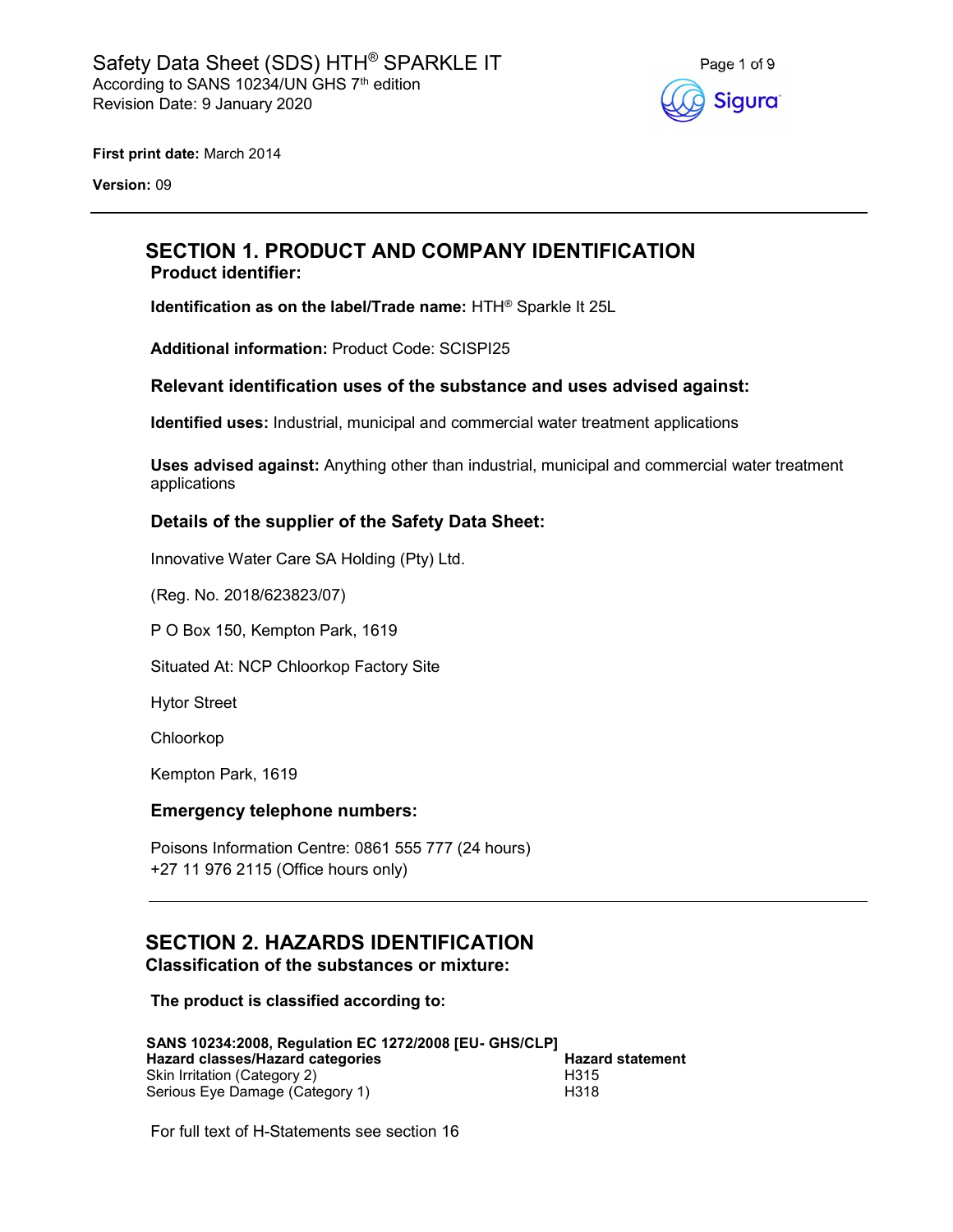

## The most important adverse effects:

#### The most important adverse physiochemical effects:

The most important adverse human health effects: Causes serious eye damage and skin irritation

Label elements:

Hazard pictograms:



Signal Words: DANGER

Hazard Statements: H315 Causes skin irritation. H318 Causes serious eye damage.

Precautionary Statements: P264 Wash hands thoroughly after handling. P280 Wear eye protection. P302+P352 IF ON SKIN: Wash with plenty of water. P332+P313 If skin irritation occurs: Get medical advice/attention. P362+P364 Take off contaminated clothing and wash it before reuse. P305+P351+P338 IF IN EYES: Rinse cautiously with water for several minutes. Remove contact lenses, if present and easy to do. Continue rinsing. P310 Immediately call a POISON CENTER or doctor/physician.

Special labelling of certain mixtures: None known.

Other hazards: None known.

# SECTION 3. COMPOSITION/INFORMATION ON INGREDIENTS

Substance/Mixture: Mixture Ingredients:

| Substance Name (IUPAC)                                        | CAS-No.<br>EC-No. | Concentration %<br>by weight | Classification EC1272/2008        |
|---------------------------------------------------------------|-------------------|------------------------------|-----------------------------------|
| 1,2-Ethanediamine, polymer<br>with (chloromethyl) oxirane and | 42751-79-1        | $5 - 15$                     | Aquatic Chronic (Category 3) H412 |
| N-methylmethanamine                                           |                   |                              |                                   |
| Aluminium chloride, basic                                     | 1327-41-9         | $25 - 35$                    | Corrosive to Metal (Category 1)   |
|                                                               | 215-477-2         |                              | H290. Serious Eye Damage          |
|                                                               |                   |                              | (Category 1) H318                 |

There are no additional ingredients present which, within the current knowledge of the supplier and in the concentrations applicable, are classified as hazardous to health or the environment and hence require reporting in this section.

Occupational exposure limits, if available listed in Section 8. For the full text of the H-Statements mentioned in this Section, see Section 16.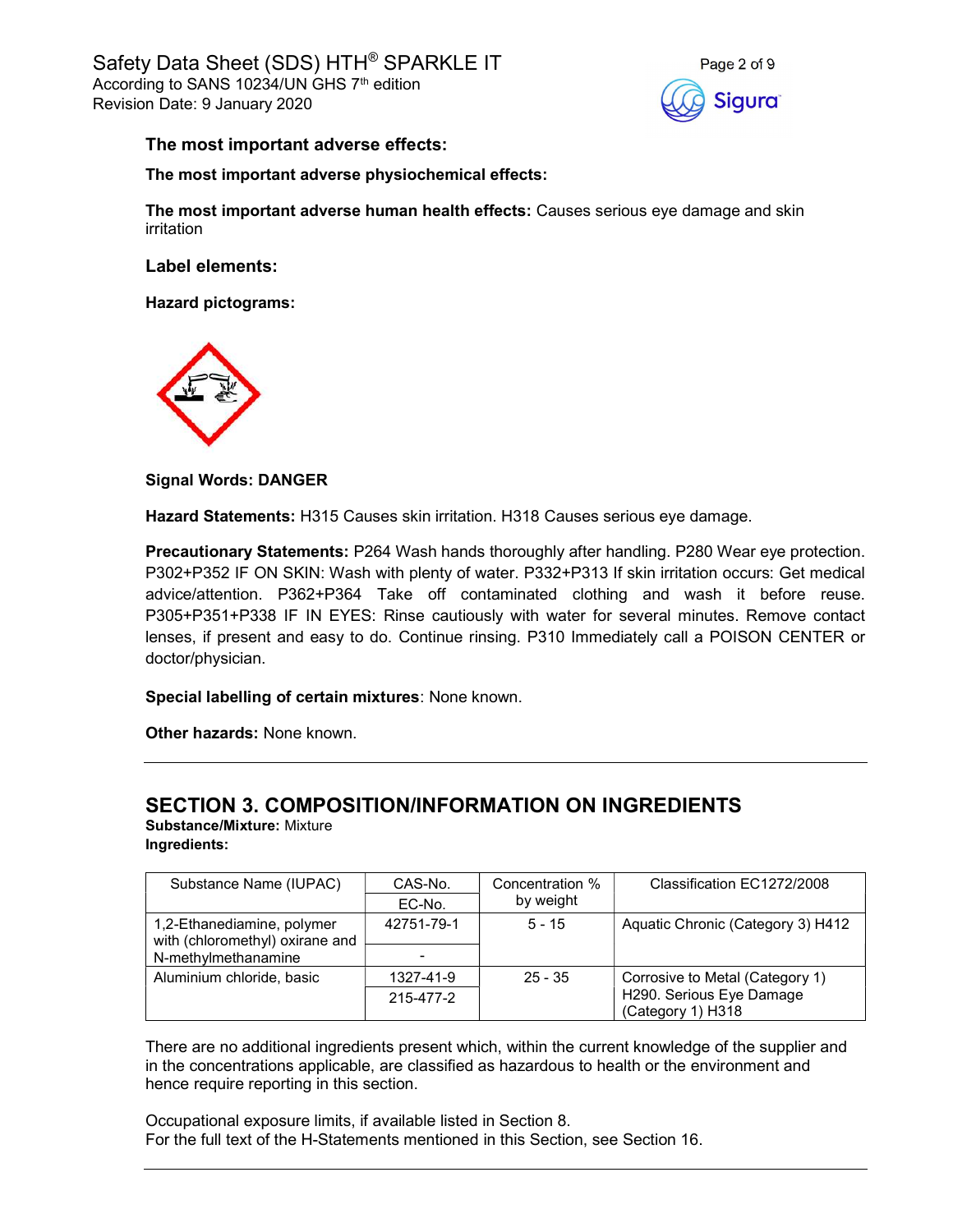

# SECTION 4. FIRST AID MEASURES Description of first aid measures:

In case of inhalation: If breathed in, move person into fresh air. If not breathing, give artificial respiration. In case of discomfort seek medical attention.

In case of skin contact: Wash off with soap and plenty of water for at least 15 minutes. In case of discomfort seek medical attention.

In case of eye contact: Flush eyes thoroughly with water for at least 15 minutes, lifting lower and upper eyelids occasionally. Remove contact lenses after the initial 1-2 minutes and continue flushing. In case of discomfort seek medical attention.

In case of ingestion: Do NOT induce vomiting. Give large quantities of water. Never give anything by mouth to an unconscious person. In case of discomfort seek medical attention.

# Most important symptoms and effects, both acute and delayed:

Inhalation: Not known.

Ingestion: Not known.

Skin Contact: Skin irritant.

Eye Contact: Corrosive. Contact can cause blurred vision, redness, pain and severe tissue burns.

# Indication of any immediate medical attention and special treatment needed:

No information available.

# SECTION 5. FIREFIGHTING MEASURES Extinguisher media:

Suitable extinguisher media: Water spray, alcohol-resistant foam, dry chemical or carbon dioxide. Prevent contamination of drains or waterways.

Unsuitable extinguishing media: None known.

# Special hazards arising from the substance or mixture:

None known.

# Advice for fire-fighters:

Evacuate area and contact emergency services. Toxic gases may be evolved in a fire situation. Remain upwind and notify those downwind of hazard. Wear full protective equipment including Self Contained Breathing Apparatus (SCBA) when combating fire.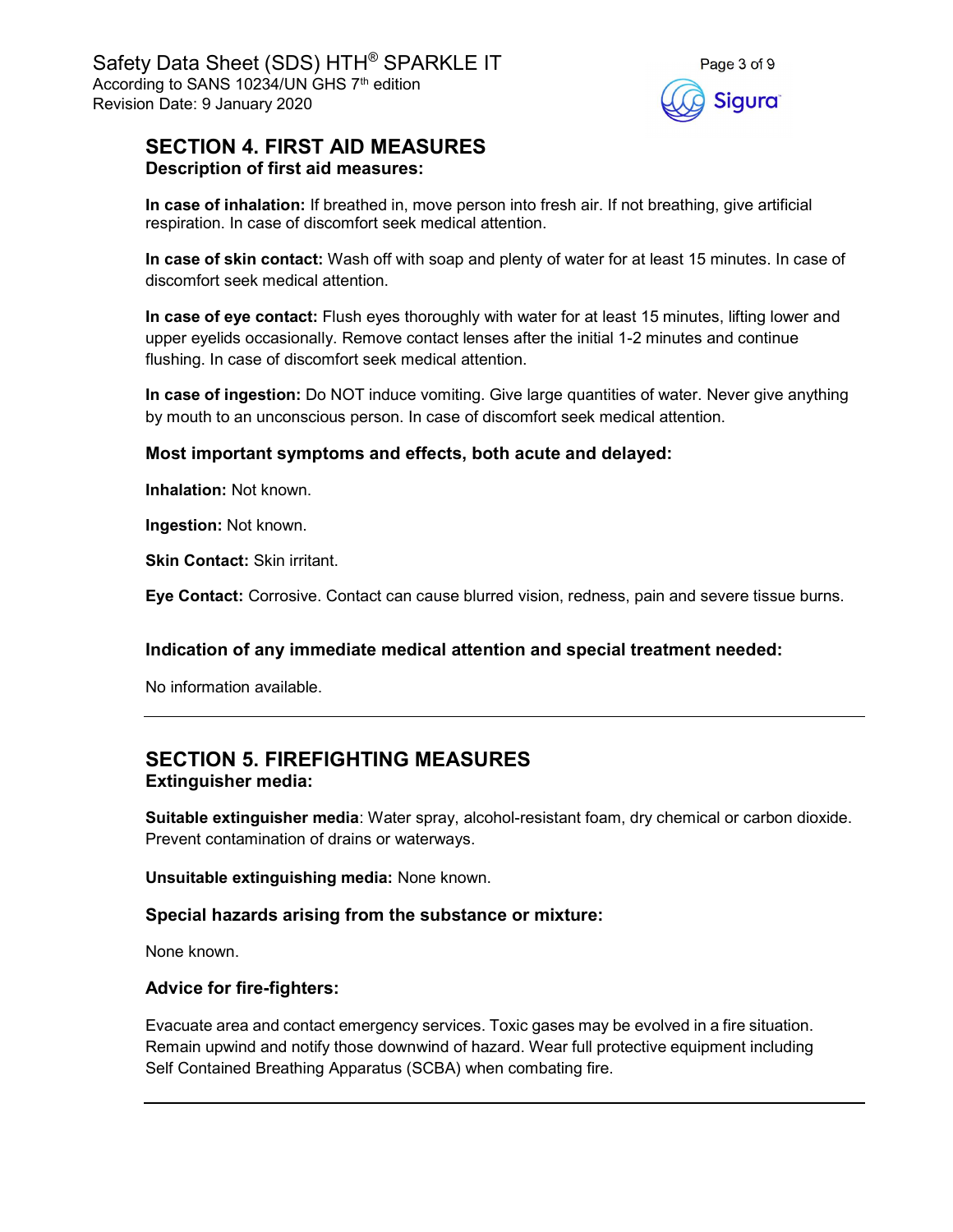

# SECTION 6. ACCIDENTAL RELEASE MEASURES

Personal precautions, protective equipment and emergency procedures:

For non-emergency personnel: Isolate area. Keep unnecessary and unprotected personnel from entering the area. Avoid inhalation, and contact with skin. Refer to Section 7, Handling, for additional precautionary measures. Use appropriate safety equipment. For additional information, refer to Section 8, Exposure Controls and Personal Protection.

For emergency responders: Keep upwind, avoid inhaling vapour. Prevent material from entering sewers, waterways or confined spaces.

## Environmental precautions:

Prevent from entering into soil, ditches, sewers, waterways and/or groundwater.

## Methods for containment and cleaning up:

For small spills: Contain spilled material if possible. Clay, soil or commercially available absorbents may be used to recover any material that cannot be recovered as pure product. Collect in suitable and properly labelled containers.

For large spills: Contain area to prevent spill from spreading. Minimize adverse effects on the environment. Recover as much as possible of the pure product into appropriate containers. Later, determine if this recovered product can be used for its intended purpose. Clay, soil or commercially available absorbents may be used to recover any material that cannot be recovered as pure product.

#### Reference to other sections:

See section 7 for information on safe handling.

See section 8 for information on personal protection equipment.

See section 13 for information on disposal.

# Additional information:

None known.

# SECTION 7. HANDLING AND STORAGE Precautions for safe handling:

Protective measures: Observe directions on label and instructions for use. Avoid contact with skin and eyes.

Advice on general occupational hygiene: Do not smoke. Do not eat drink or smoke when handling this product.

# Conditions for safe storage, including incompatibilities:

Keep cool and dry in a tightly sealed container away from direct sunlight. Do not store close to strong oxidizers or reducing agents. This product will corrode iron, copper and aluminium.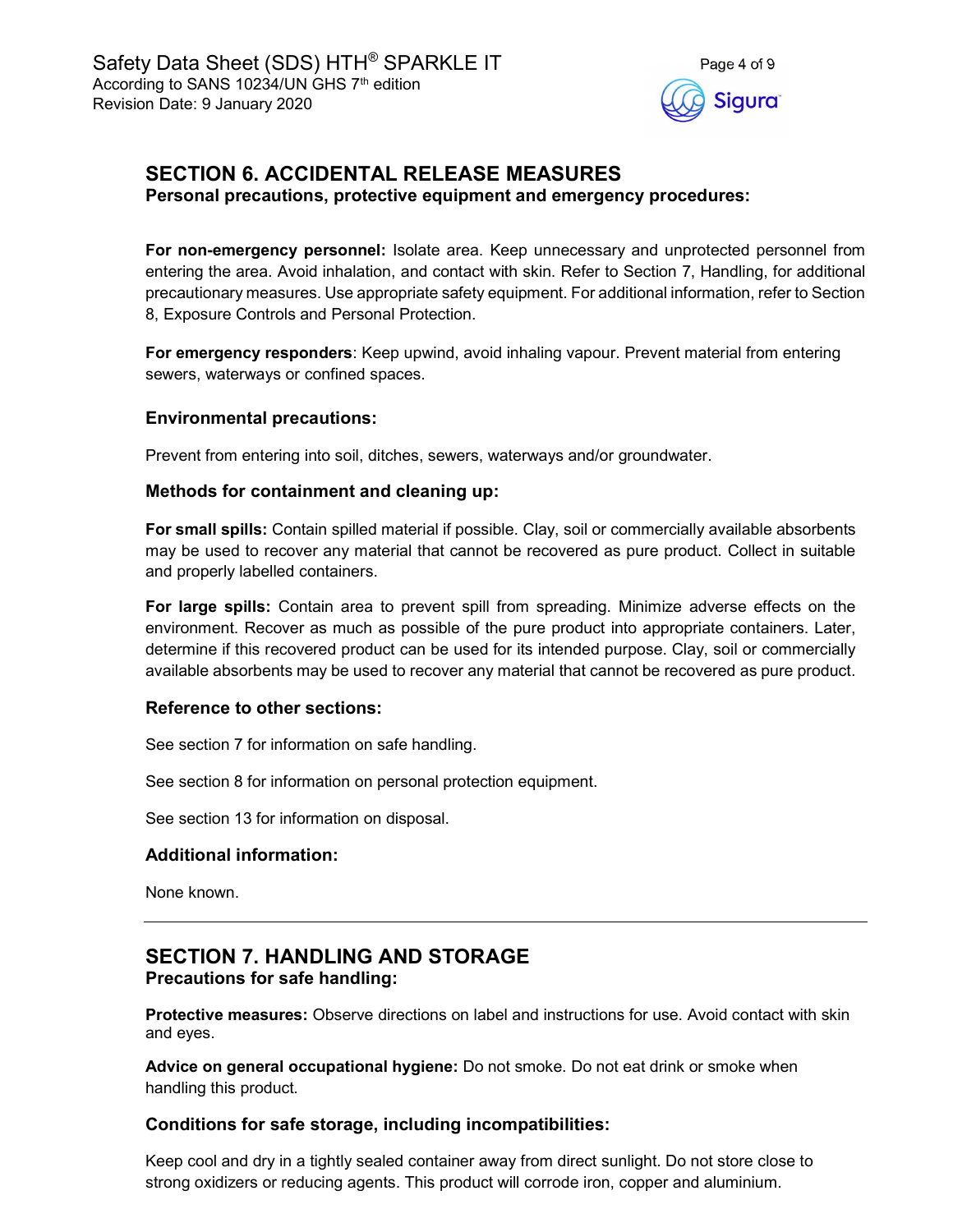

Specific end uses: Use only as directed.

# SECTION 8. EXPOSURE CONTROLS/PERSONAL PROTECTION Control parameters:

Occupational exposure limits: No data available.

Biological exposure indices (BEI): No data available.

Additional exposure limits under the conditions of use: No data available.

Exposure control:

Appropriate engineering controls: Avoid inhalation. Use in well-ventilated areas. Where an inhalation risk exists, mechanical extraction ventilation is recommended.

Individual protection measures, such as personal protective equipment:

**Eve/face protection:** Use safety glasses. If there is a potential for exposure to particles which could cause eye discomfort, wear chemical goggles.

**Hand protection:** Use chemical resistant gloves. Examples of preferred glove barrier materials include: Butyl rubber, Neoprene, Nitrile/butadiene rubber, Polyethylene, Ethyl vinyl alcohol laminate, polyvinyl alcohol, Polyvinyl chloride.

**Body protection:** Not necessary under normal use.

**Respiratory protection:** Respiratory protection should be worn when there is a potential to exceed the exposure limit requirements or guidelines.

Environmental exposure controls: None required.

# SECTION 9. PHYSICAL AND CHEMICAL PROPERTIES Information on basic physical and chemical properties

Appearance (form): Liquid

Colour: Colourless.

Odour: Not known.

Odour threshold: Not known.

pH : 5 - 7

Melting point/range (°C): Not known.

Boiling point/range (°C): 100°C

Flash point ( $^{\circ}$ C): > 93 $^{\circ}$ C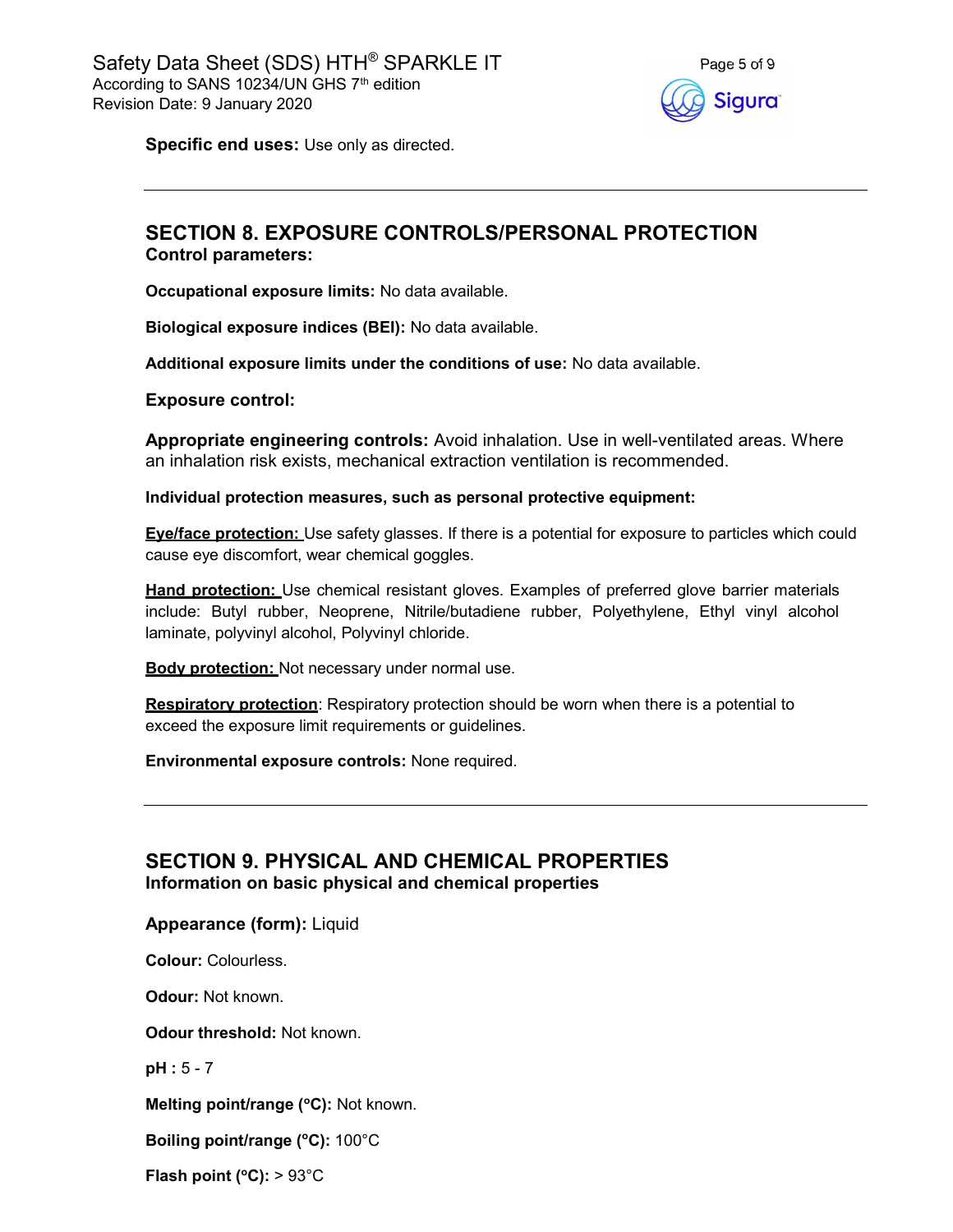Safety Data Sheet (SDS) HTH® SPARKLE IT According to SANS 10234/UN GHS 7<sup>th</sup> edition Revision Date: 9 January 2020



Evaporation rate: Not known.

Flammability (solid, gas): Not known.

Ignition temperature (°C): Not known.

Upper/lower flammability/explosive limits: Not known.

Vapour pressure: Not known.

Vapour density: Not known.

**Density (25°C):**  $1.1 - 1.2$  g/cm<sup>3</sup>

Water solubility (g/l) at 20°C: Not known.

n-Octanol/ Water partition coefficient: Not known.

Auto-ignition temperature: Not known.

Decomposition temperature: Not known.

Viscosity, dynamic (mPa s): Not known.

Physical hazards:

Corrosive to some metals.

#### Other information:

Fat solubility (solvent-oil to be specified): Not known.

Bulk density: Not known.

Dissociation constant in water (pKa): Not known.

Oxidation-reduction potential: Not known.

# SECTION 10. STABILITY AND REACTIVITY Reactivity:

 $\mathcal{L}_\mathcal{L} = \mathcal{L}_\mathcal{L} = \mathcal{L}_\mathcal{L} = \mathcal{L}_\mathcal{L} = \mathcal{L}_\mathcal{L} = \mathcal{L}_\mathcal{L} = \mathcal{L}_\mathcal{L} = \mathcal{L}_\mathcal{L} = \mathcal{L}_\mathcal{L} = \mathcal{L}_\mathcal{L} = \mathcal{L}_\mathcal{L} = \mathcal{L}_\mathcal{L} = \mathcal{L}_\mathcal{L} = \mathcal{L}_\mathcal{L} = \mathcal{L}_\mathcal{L} = \mathcal{L}_\mathcal{L} = \mathcal{L}_\mathcal{L}$ 

Stable under recommended storage conditions.

#### Chemical stability:

Reactive to some metals.

#### Possibility of hazardous reactions:

Hazardous polymerization is not expected to occur.

#### Conditions to avoid:

Do not store in metal containers.

#### Incompatible materials: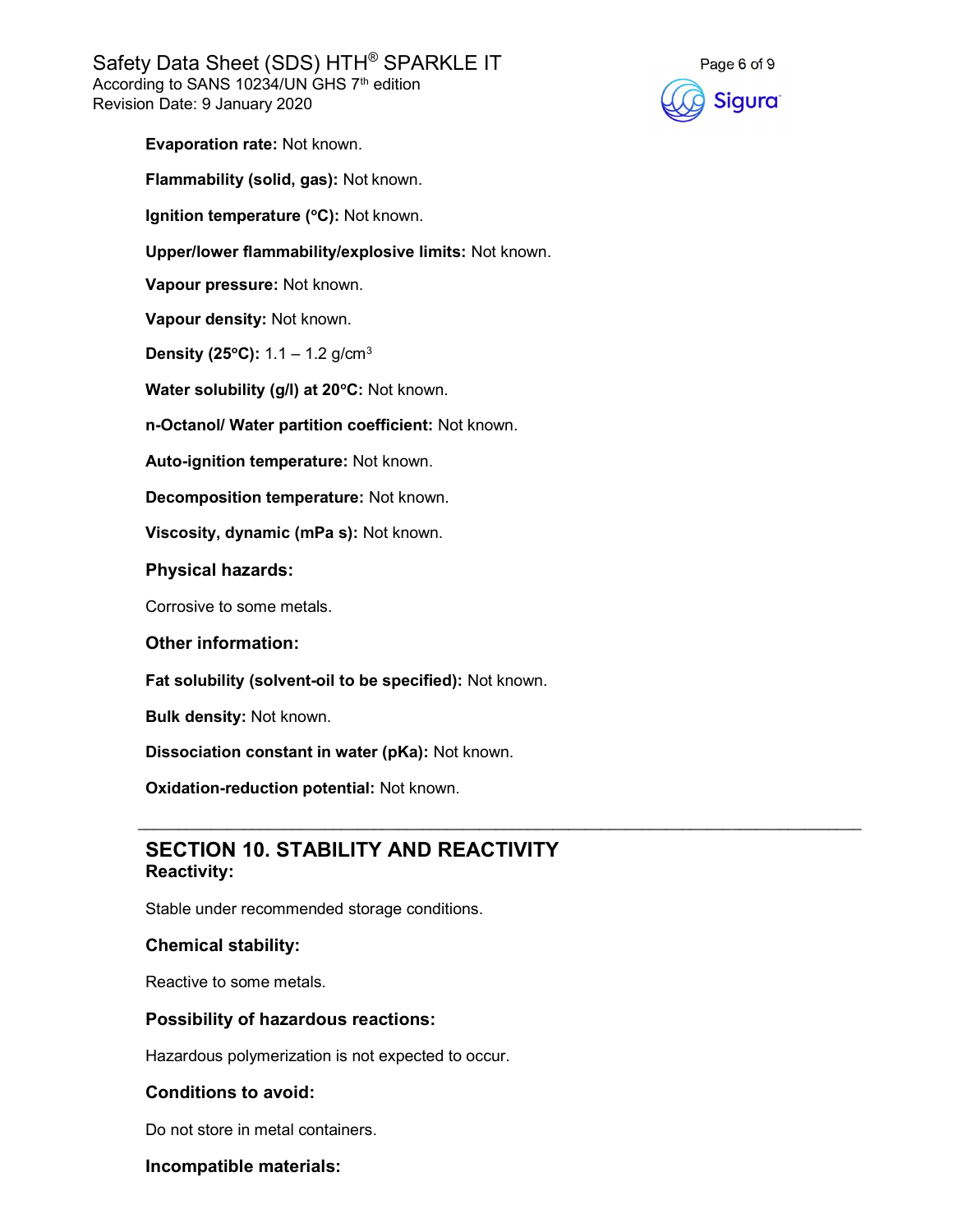

Oxidizing agents. This product will corrode iron, copper and aluminium.

#### Hazardous decomposition products:

Decomposes to form carbon monoxide, carbon dioxide, ammonia and oxides of nitrogen.

# SECTION 11. TOXICOLOGICAL INFORMATION Toxicokinetics, metabolism and distribution:

Non-human toxicological data: No data available.

Method: No data available.

Dosage: No data available.

Routes of administration: No data available.

Results: No data available.

Absorption: No data available.

Distribution: No data available.

Metabolism: No data available.

Excretion: No data available.

#### Information on toxicological effects:

Acute toxicity: No data available

Skin corrosion/irritation: Irritating to skin.

Serious eye damage/irritation: Corrosive to eyes.

Respiratory or skin sensitization: No data available.

Germ cell mutagenicity: No data available.

Carcinogenicity: No data available

Reproductive toxicity: No data available.

STOT-single exposure: No data available.

STOT-repeated exposure: No data available.

Aspiration hazard: No data available.

# SECTION 12. ECOLOGICAL INFORMATION Toxicity:

No data available.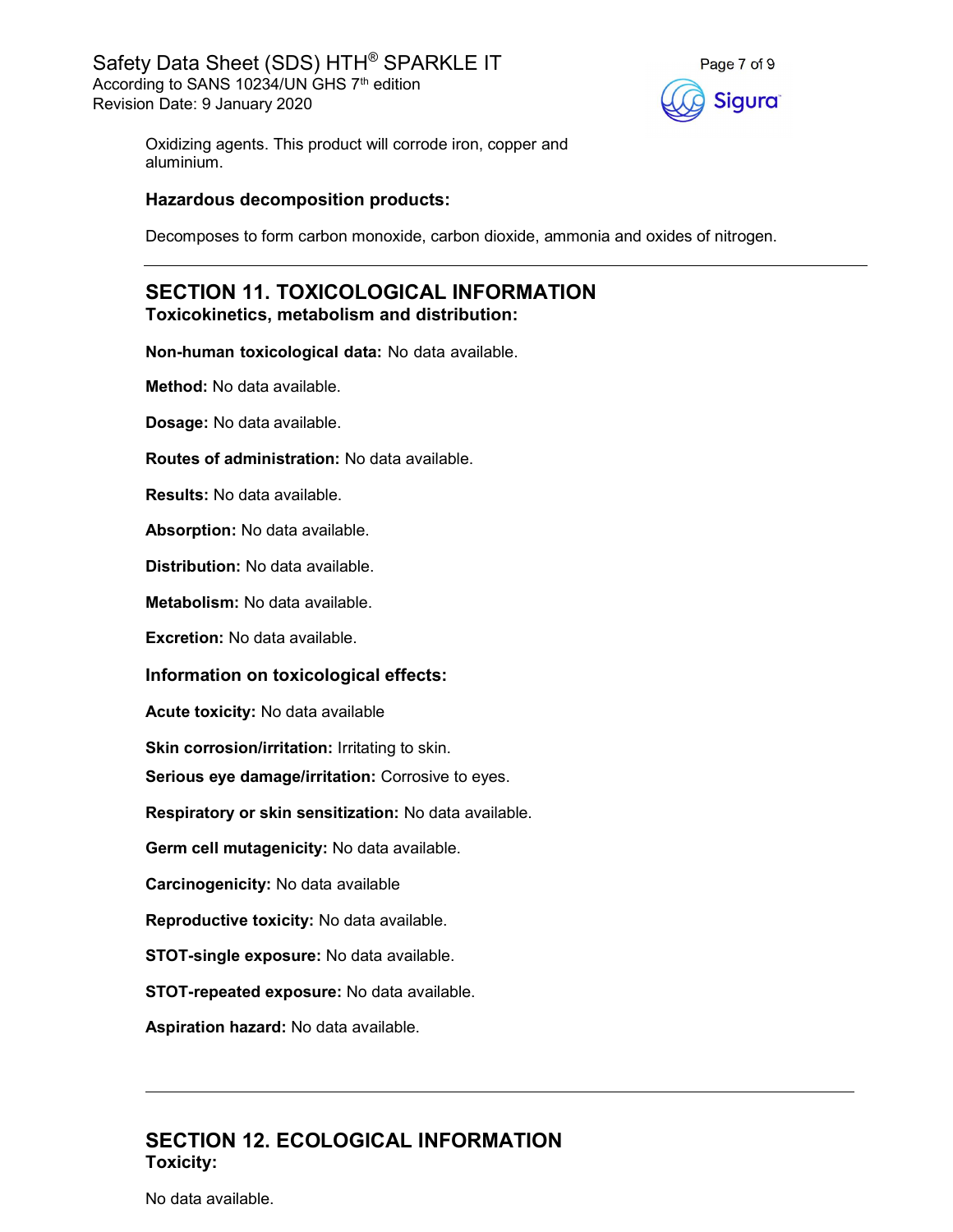

## Persistence and degradability:

No data available.

## Bioaccumulative potential:

No data available.

#### Mobility in soil

No data available.

## Results of PBT & vPvB assessment:

No data available.

#### Other adverse effects:

No data available.

# SECTION 13. DISPOSAL CONSIDERATIONS Waste treatment methods:

Dispose of in accordance with municipal, provincial and national regulations.

# Product/ packaging disposal:

Recycle where possible.

# SECTION 14. TRANSPORT INFORMATION

|                                                                                              | <b>Land transport</b><br>(ADR/RID)     | Sea transport<br>(IMDG)                | Air transport<br>(ICAO/IATA)           |
|----------------------------------------------------------------------------------------------|----------------------------------------|----------------------------------------|----------------------------------------|
| <b>UN-Number</b>                                                                             | Not dangerous goods, not<br>applicable | Not dangerous goods, not<br>applicable | Not dangerous goods, not<br>applicable |
| <b>UN Proper shipping</b><br>name:                                                           | Not applicable                         | Not applicable                         | Not applicable                         |
| <b>Transport hazard class:</b>                                                               | Not applicable                         | Not applicable                         | Not applicable                         |
| Packaging group:                                                                             | Not applicable                         | Not applicable                         | Not applicable                         |
| <b>Marine pollutant:</b>                                                                     | No.                                    | No.                                    | No.                                    |
| <b>Special precautions for</b><br>user:                                                      | None                                   | None                                   | None                                   |
| <b>Transport in bulk</b><br>according to MARPOL<br>73/78 Annex II and the<br><b>IBC</b> code | Not applicable                         | Not applicable                         | Not applicable                         |

# SECTION 15. REGULATORY INFORMATION

Safety, health and environmental regulations/legislation for the mixture:

Relevant information regarding authorization: None known.

Relevant information regarding restrictions: None known.